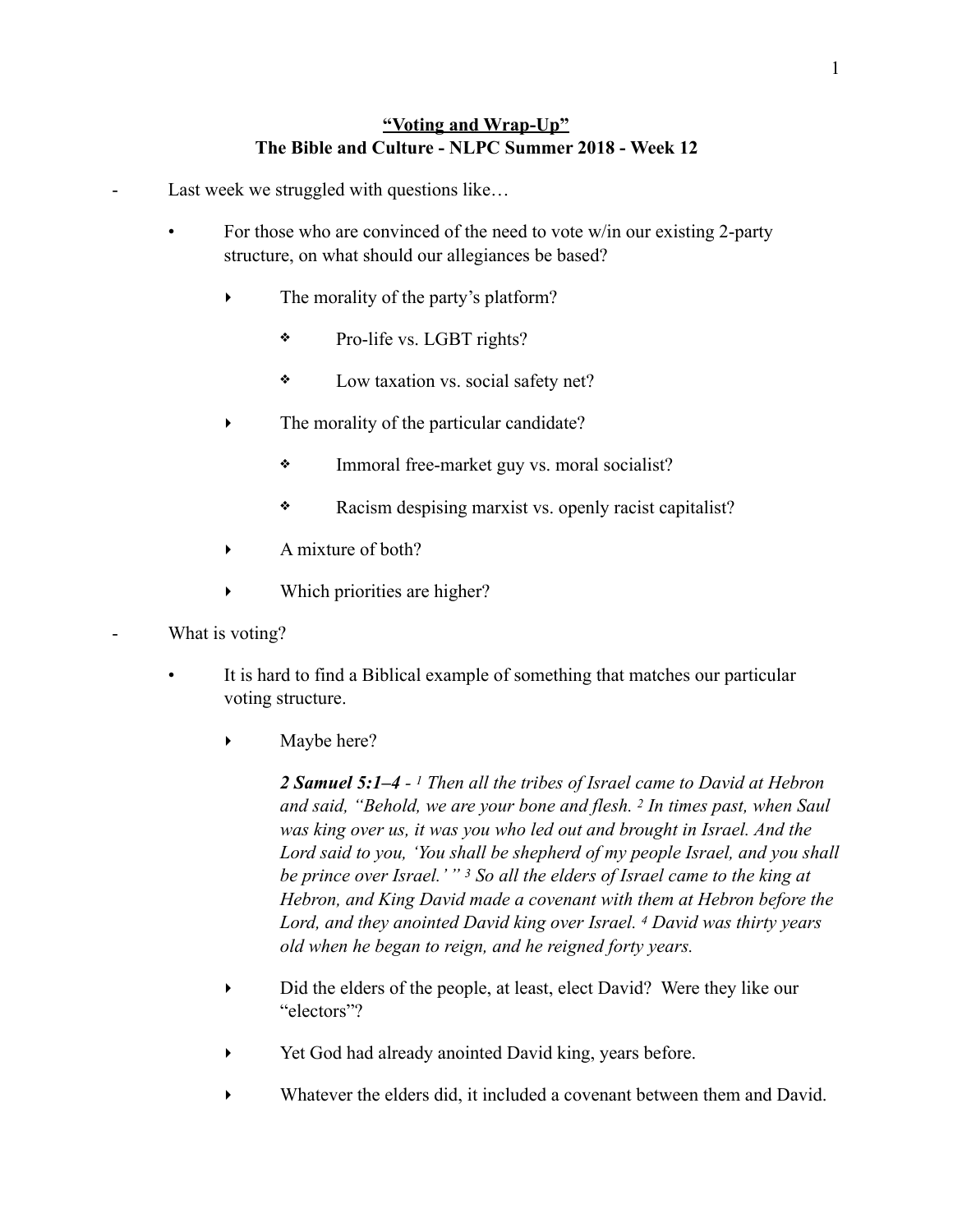- ❖ David promising faithful rule, no doubt.
- ❖ The elder promising the allegiance of their tribe
- In our country, our elected officials take vows to us, not us to them...
- What *is* a vote?
	- ‣ Is it something like a vow that in which we promise our allegiance to the particular candidate should they win (w/in the confines of our system)?
		- ❖ Do you understand yourself to be making such a vow when you go into voting booth?
		- ❖ If so, then it seems to me that our priority should be choosing a candidate/party's *platform* that most lines up with Biblical principle.
			- Since that's the most likely path the candidate will take if elected…
			- $\rightarrow$  But how could you really know...
	- ‣ Or is a vote a something like a prayer to God for the person to be elected?
		- ❖ If so, then maybe our focus should lean more toward personal character?
		- ❖ I mean would God want us to pray for a free-market cad or a leftleaning gentleman?
	- ‣ Or is a vote something else entirely? Like a momentary comment on the immediate state of our society?
		- ❖ Like that racism is our biggest problem…
		- ❖ Or that our welfare state is a failed experiment…
		- ❖ People who lean this way (or who lean toward one of the others), need to at least labor to develop a Biblical sense of priority…
			- What social ills are truly the most urgent?
			- Where in the scripture would you go to prove that?